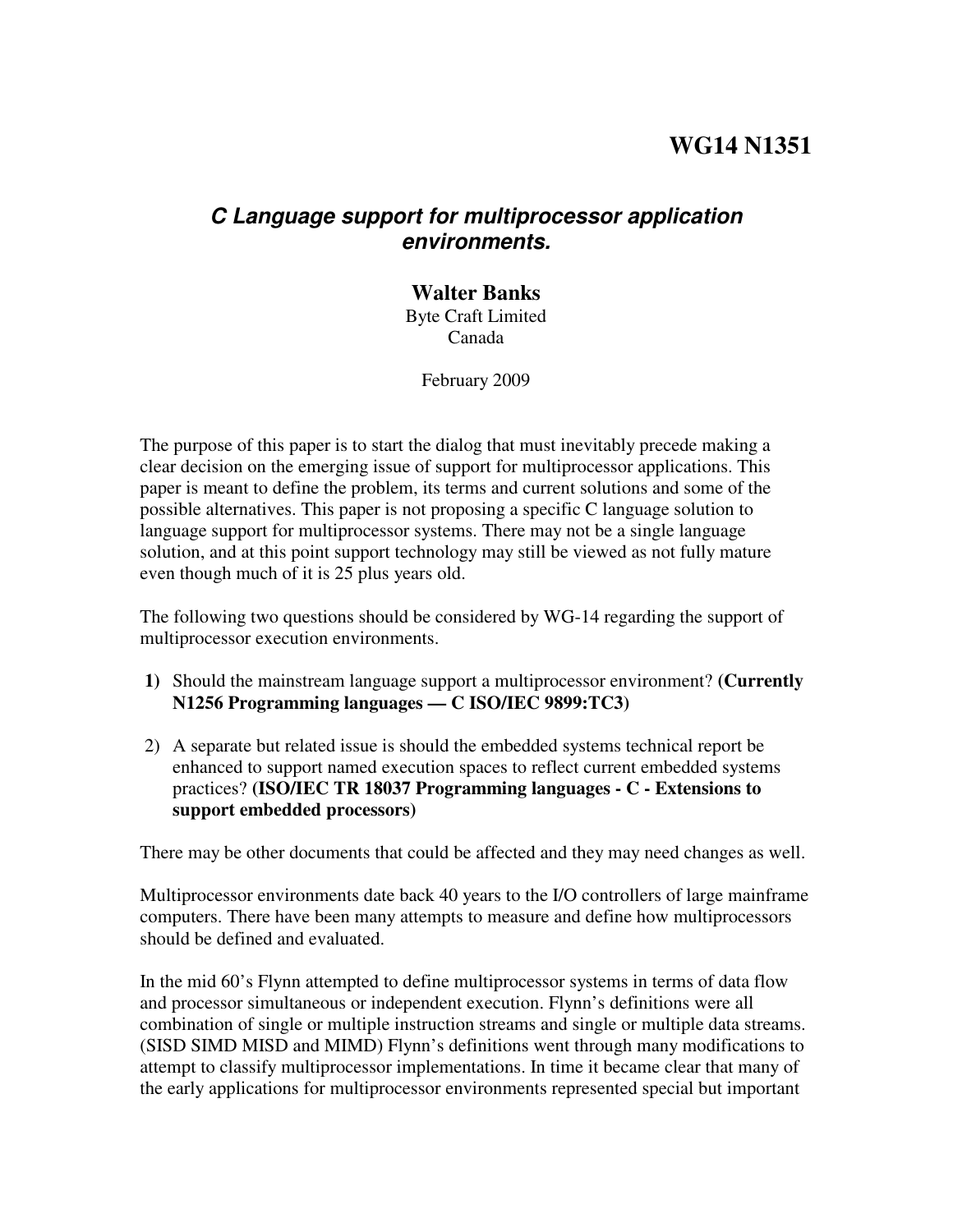cases. The first proposed parallel applications were all variations on matrix calculations weather forecasting, pattern matching specifically Grace Hopper's ground data cruise missile navigation pattern matching and high-energy explosion simulation.

Once the small list of obvious applications had been implemented the focus shifted to the holy grail of multiple processor support. The Holy Grail is a single application program automatically being distributed over multiple processors. Multiprocessor embedded systems generally have several specialized processing elements that can be part but not the whole solution. Many applications may never benefit from multiprocessor implementations because no significant opportunity for parallel execution. It doesn't mean that a large application may not be broken down into small functions to function on a distributed network of resources. (Indeed there are many cases where this is currently happening)

The ad hoc applications have proven to be much more the norm than the exception. Incrementally these applications have significantly contributed to the multiprocessor technology.

The following are a few examples from personal experience that illustrate the point.

The four-processor computer network simulator used for computer network protocol simulation used independent processors that ran independently but interfaced through well-defined protocols. This simulator used both common data space and messaging interprocessor communication.

This system could be described as implemented as a loosely coupled multiprocessor. Each processor ran code that could have been replaced with code that interacted with the interprocessor protocols. The C implementation requited no language extensions and no multiprocessor specific support.

This project defined the nature of multiprocessor systems. Processor coupling could be tight or loose. Tight coupling was an environment where execution threads could pass from one processor to the next and return to the original processor. Tight coupling required that execution protocols be able to call functions in alternative processors a change that would have required changes to the descriptive language used for implementations.

Loose-coupled processors function independently and interact through data passed between processors but not execution threads. Another way of defining loose coupling is each processor interfaces through a well defined protocol allowing individual processors or their application code to be replaced by with independent code that conforms to the protocols.

The mid 70's brought a lot of research on the interconnection between multiprocessor systems, not unlike some of the current debate on on-chip interprocessor connections. Academic institutions have written papers on every one, two and three-dimensional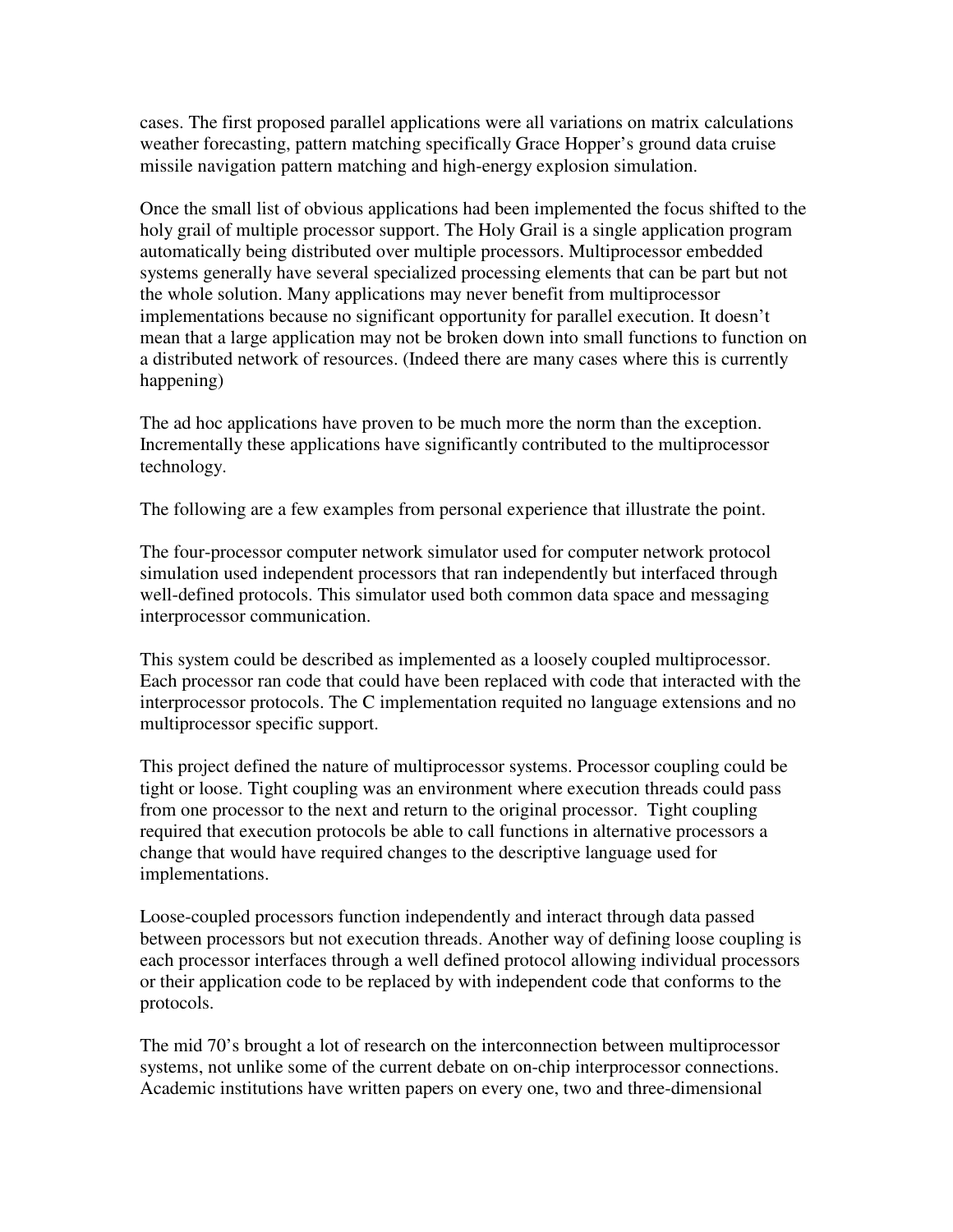topology. At the application level how data is shared and transported has had little impact on software implementation.

Loosely coupled processors are currently the most common form of multiprocessors. Desktop personal computer keyboards, automotive displays, distributed intelligence using CAN, LIN and other packet switching busses for data communications. Loose but close coupling with processor arithmetic co-processors.

Loosely coupled systems typically are coupled in data space, either real or virtual, that is accessible from both processors. One characteristic of a loosely coupled system is that the data life in the common communication data space is often long, rarely changing after initialization during start-up and (relatively) rarely changing during application execution. The software design in each of the processors can be independently developed as long as both parties understand the meaning of the data and its access protocols.

Another way to distinguish multiprocessor environments would be to determine if the actual application crosses between boundaries. These applications can be loosely or tightly coupled and is independent of interprocessor communication technology. The relationship between a keyboard embedded processor and the host processor in a desktop personal computer is one way of looking at this distinction. It is clear that the keyboard is part of many applications but it is very rare that the code running in the keyboard is part of a specific application. This simple distinction alters the way many applications are viewed.

The most common embedded systems solution for control of automotive engines is a multiple processor solution implemented as a hiarchity of execution platforms. A variation on a Power PC is used to provide over all engine control, it is coupled to processors that interface directly to the actual engine. This lower layer has two identical event driven processors that respond system events. Events can originate from timers, sensors or be host initiated. The division of labor between the two processor levels that contribute to the successful execution of the application and the division of the engineering skills needed to implement the application roughly follow the same lines.

Processes that are often engaged in interactive execution characterize tightly coupled systems. Data life usually is short, generally limited to a few instruction times. Response times to events requiring both processors are generally slower than loosely coupled systems.

The distinction between loosely and tightly coupled systems is really a software design distinction. The loosely coupled system has independent pieces of software that conform to the protocol standards of the communication area. Tightly coupled systems require software to have intimate details of code running in both processors and are likely to have software developed by a single software team.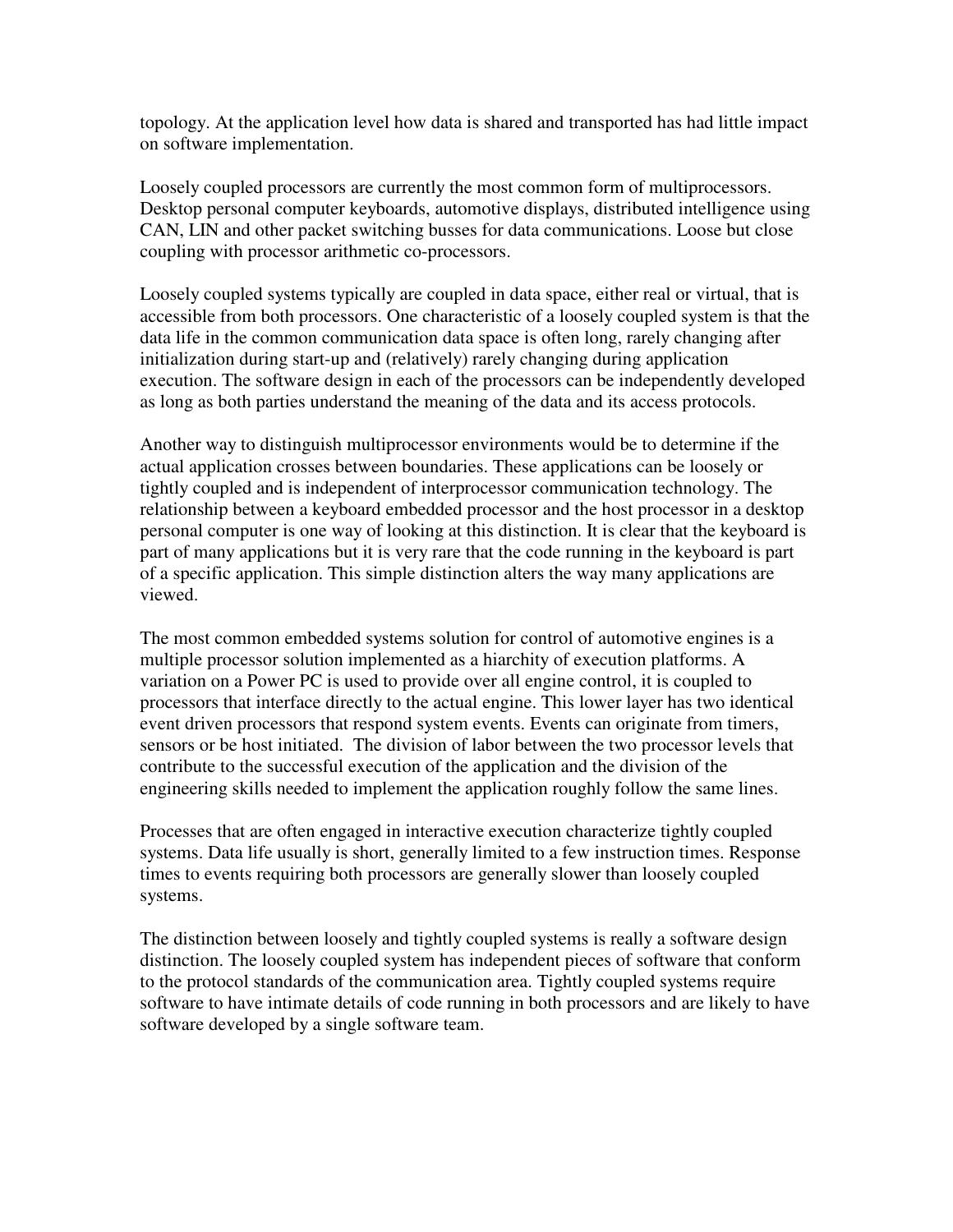This software design difference can actually be exploited by the development tool sets to reduce development time and automate the interface protocol enforcement in the communication link by the tools.

Multiple software teams divided roughly along the divisions between processors implement many loosely coupled systems. The development teams implementing the software work quite independently with independent schedules.

The development teams function independently and, although they have agreed on an interprocessor protocol, there is nothing to prevent minor changes from creeping into data structure. This is a significant problem that cannot be solved reliably by programmer discipline.

The engine controller project automated the checking of the interprocessor interface compatibility without seriously impacting the development process. The solution turned out to be surprisingly simple. The development teams would agree on communication protocols and common data memory contents. The build process for the multiple processor system would compile and link one processor and export the interprocessor interface to the second processor's build process in the form of a header file. If the interface was compatible the build would succeed; if not, then a build or compiler error would be generated.

The first processor team ultimately made the actual choices on the placement of variables and do the actual maintenance of the interprocessor space. Application design documents detailed the interprocessor space contents and common variable name and types. At make time the normal diagnostics of the compilers would identify missing variables and type mismatches.

This simple approach solved many workflow problems for multiprocessor applications. It identified intera-team and design communication errors. In normal operation it was an invisible solution.

Teams rarely develop in sync. The multiprocessor build process meant that each team could release software revisions independently of the other. Multi-versions of each piece could reasonably be expected to work together.

The implementation required tools to be able to export information in files drawn from data that normally was retained within the compiler and linker tools. Interestingly, we actually only needed to export from the tools for one of the processors. A pragma based report generator was implemented with full access to the compiler symbol table, code image and compiler resource management information.

The report generator pragmas were part of the application source and could be distributed through the code or not as a style option. The report generator ran at the end of the compile/link phase of source translation.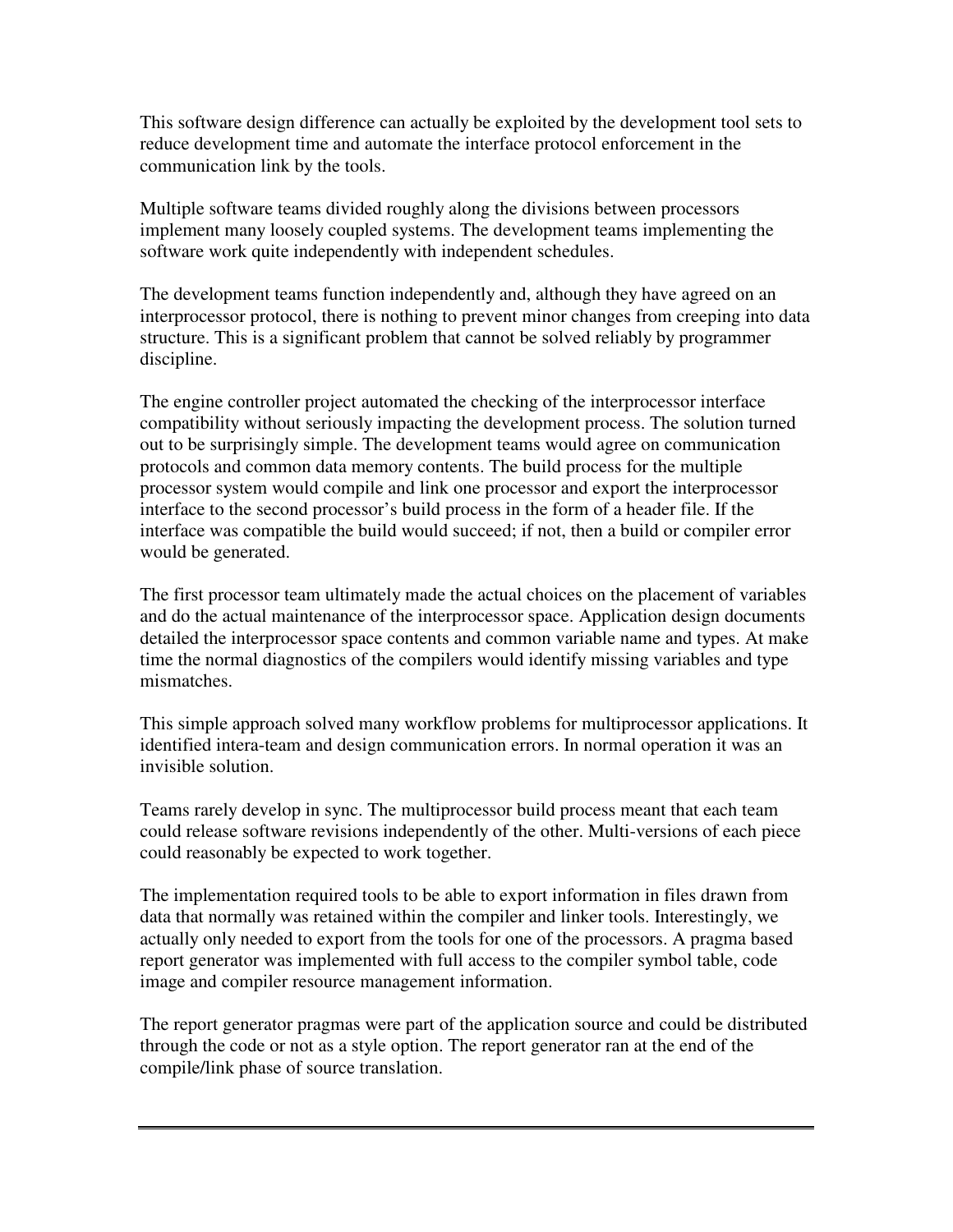## **Case for named execution space.**

#### **Handling single chip processors with multiple execution units.**

In the embedded systems world this is actually quite common. A single chip processor is created with multiple execution units. These execution units are usually heterogeneous often with diverse architecture and instructions sets. Communication between processors is typically through shared memory but may be also through other forms. The internal complexity ranges from a host processor with a programmable I/O controller to true coprocessors. Single chip processors configured this way have been able for about 20 years. Some examples include Zilog 86C94 used in disk drives. Motorola 68K/TPU automotive and industrial controllers, Freescale 68HC12X/XGATE xgate is a general purpose RISC processor used as a true co-processor. 68S08/xgate used as special purpose processor primarily in automotive. Freescale PowerPC / eTPU and Coldfire /eTPU used in industrial controllers and automotive engine controllers. Not identified are all the processors with protocol co-processor that interfaces with standard bus protocols and processors that are available for executing application code.

All of the recent examples have parts where the execution space is in some way connected

These processors are easily configured to support applications that are being tightly or loosely coupled with code that is implemented for a single application or as parallel separate applications.

#### **Consumer electronics multiple processor environments**

Many high volume consumer goods manufacturers have a unique development work flow. The whole application is prototyped in a single processor. This allows them to quickly produce many working prototypes for product evaluation even small run product for marketing tests.

The production engineering phase goes though a cycle of cost reduction of the final product. During this phase all the usual stuff happens and very often this single processor is replaced with several processors. The three main reasons that this is done is to reduce overall production bill of materials cost, to reduce assembly costs by replacing wiring bundles with two or three line communication links between functional units and to run the processor clocks at a lower speed to enable the production product to meet FCC and other countries RF radiation requirements.

The original application software is functionally separated and divided among the multiple processors. The application software remains surprisingly intact with the addition of interprocessor communication functions to pass data and request interprocessor services.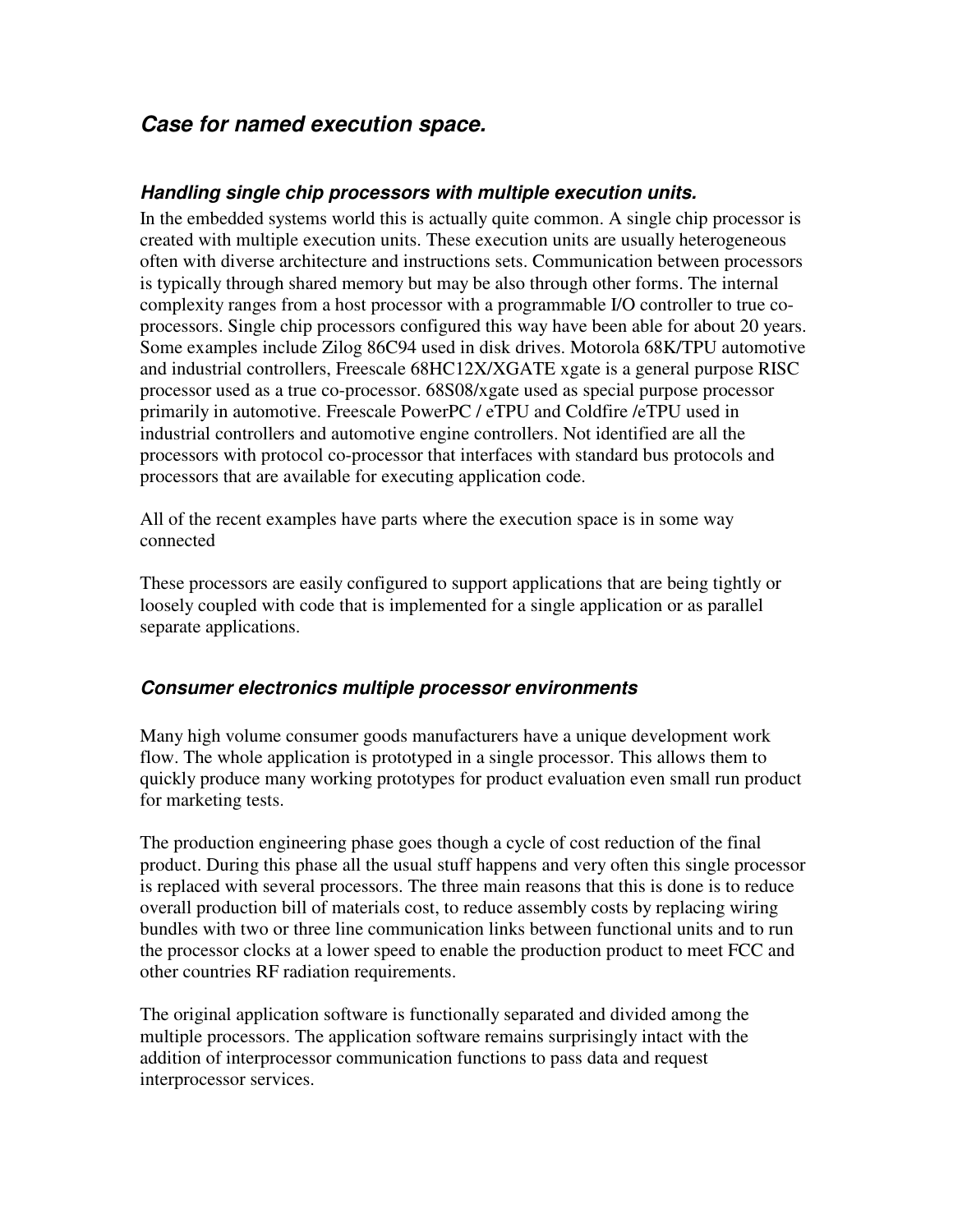The application dividing process of distributing the single processor application code among multiple processors is an interesting one. Independent of whether it is automated or hand divided each processor becomes a geographical center of reference so that software that is associated with the I/O devices of that processor becomes attached to that processor and where possible the next layer of calling software gets located in the same processor that contains lower level called functions. In a similar way data is distributed among processors based on where it is referenced and on available space.

Off processor data references are easily handled using IEC/ISO 18037 user defined data spaces. Each off processor reference is handled through an application set of data access primitives. Named execution space or user defined execution space would be a logical extension to IEC/ISO 18037 to support this type of development.

#### **Interprocessor calls**

Interprocessor calls in a multiprocessor application environment need to be handled separately. In a single processor environment calls and code execution is executed as a sequential process. In a multiple processor environment calls initiate execution in a second processor but what happens to the first processor? It can continue on (non blocked) or it can wait for execution to complete in the second processor and then continue (blocking)

There are alternative approaches to handling interprocessor calls in a multiprocessor environment but we treated all void functions as initiating an action in a second processor and immediately continuing with execution (non blocking) and any function that returns a value was implemented as a blocking call. This simple approach is not perfect but is easy to understand and visualize. The most common missed case with this heuristic is that of initiating a non-blocking off processor call that is expected to return values in the future. In our implementation this was done by returns though global variables with a void function. The data was protected through of semaphores.

### **Addition to IEC/ISO 18037**

The named address space in the two examples cited was implemented using pragma's. WG-14 should consider adding named execution space to IEC/ISO 18037. The addition of execution space is consistent with some current embedded systems applications. The additions would have limited impact with fundamental definitions for named execution space to section 5 and a section of reference material in Annex B should discuss design considerations for off processor calls and flow control in applications using multiple processors.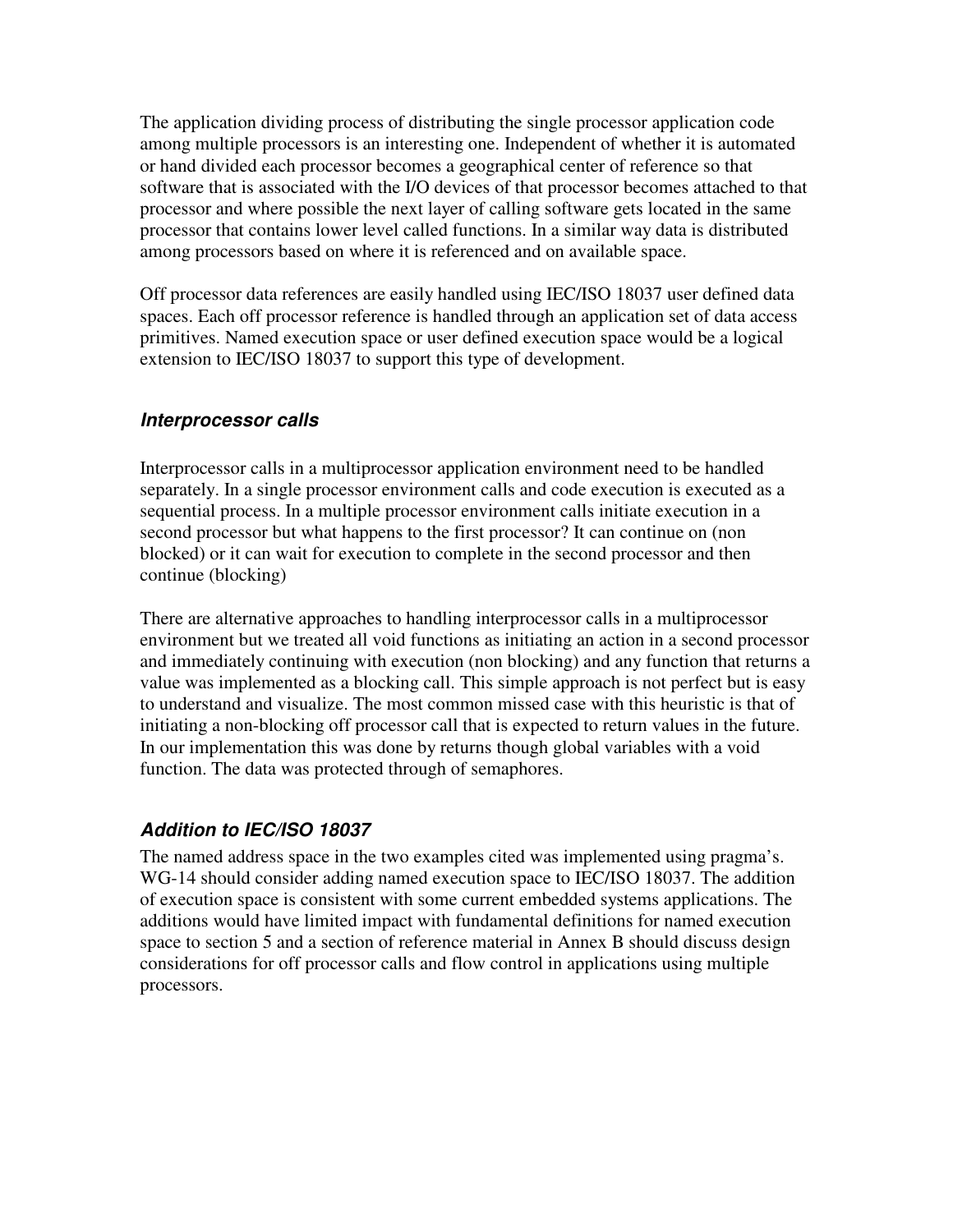# **Alternative implementations and how others are doing this**

IEC61131 / IEC 61499 Approach. This set of standards primarily used in programmable logic controllers **(**PLC). IEC 61499 grew out of the earlier IEC 61131 is a system of function block programming which focuses on tracking data and system control and hiding the block implementation. This approach focuses on a programmer's comprehensive look at the application.

This last observation is an important part of multiprocessor support. It is necessary to be able to tie the complete application together, not just by design but also in someway validated by the development system as a whole. This comprehensive application view is lost when individual processors are programmed with individual application code rather than a single application wide application source.

VHDL and several C like languages have been used to program FPGAs and CPLDs at a very low level. These are implementation approaches that follow the data and control at a lower level. The compiler tools attempts to extract and exploit parallelism at a low level. This approach would change the fundamental nature of C as a language.